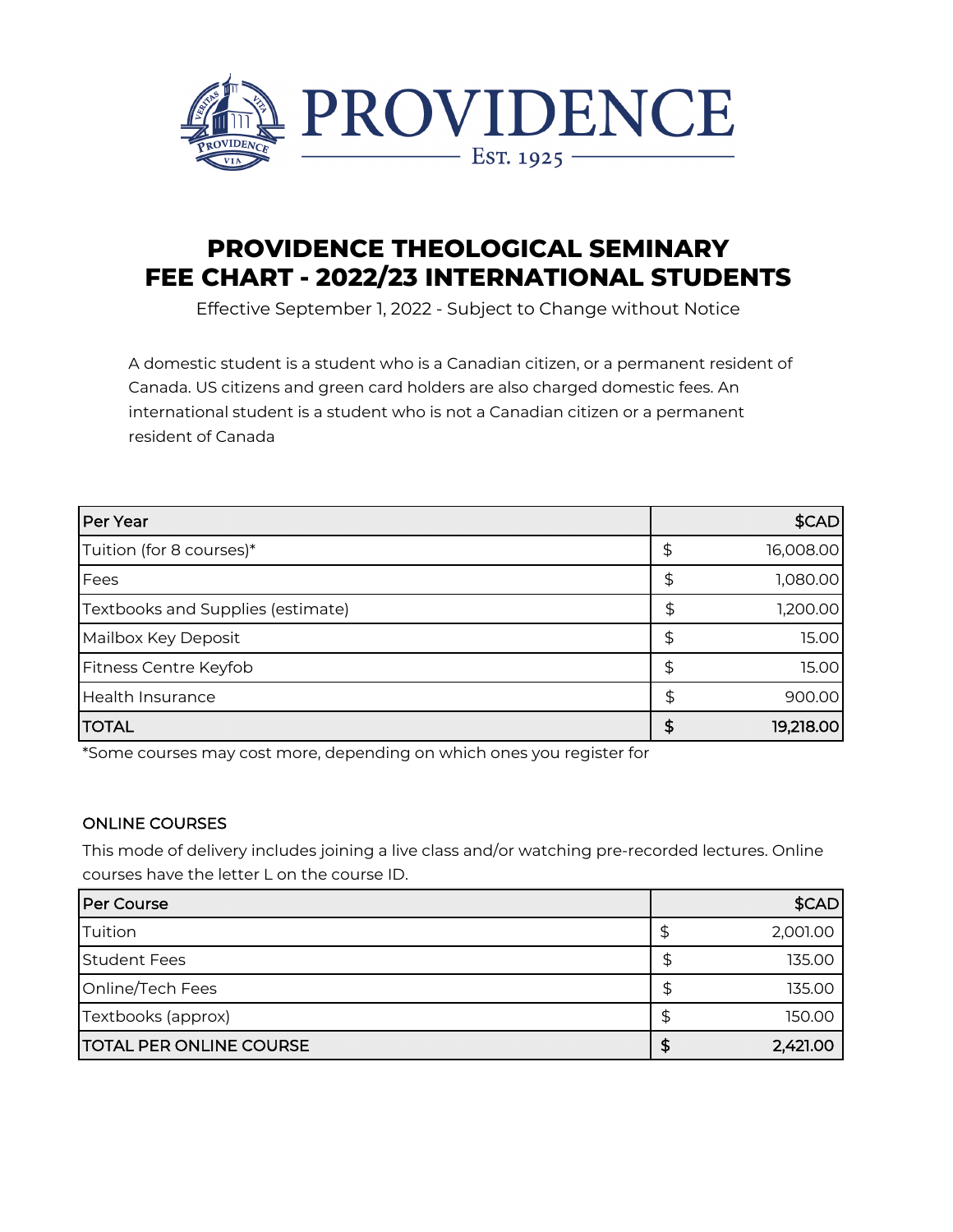### HYBRID COURSES

This mode of delivery includes joining a live class and attending a 3-day in-person session either in Otterburne or at another location

| Per Course                     | \$CAD    |
|--------------------------------|----------|
| Tuition                        | 2,001.00 |
| <b>Student Fees</b>            | 135.00   |
| Online/Tech Fees               | 135.00   |
| Textbooks (approx)             | 35.00    |
| <b>TOTAL PER HYBRID COURSE</b> | 2,306.00 |

# MODULE COURSES

This mode of delivery includes a 5-day in person session in Otterburne (or another location)

| Per Course                     |   | \$CAD    |
|--------------------------------|---|----------|
| Tuition                        |   | 2,001.00 |
| <b>Student Fees</b>            | Œ | 135.00   |
| Textbooks (approx)             |   | 150.00   |
| <b>TOTAL PER MODULE COURSE</b> |   | 2,286.00 |

### REGULAR SEMESTER

This mode of delivery includes taking a course during the regular academic semester in

Otterburne (September-December and January-April)

| <b>Per Course</b>                         | \$CAD    |
|-------------------------------------------|----------|
| <b>Tuition</b>                            | 2,001.00 |
| <b>Student Fees</b>                       | 135.00   |
| Textbooks (approx)                        | 150.00   |
| <b>ITOTAL PER REGULAR SEMESTER COURSE</b> | 2,286.00 |